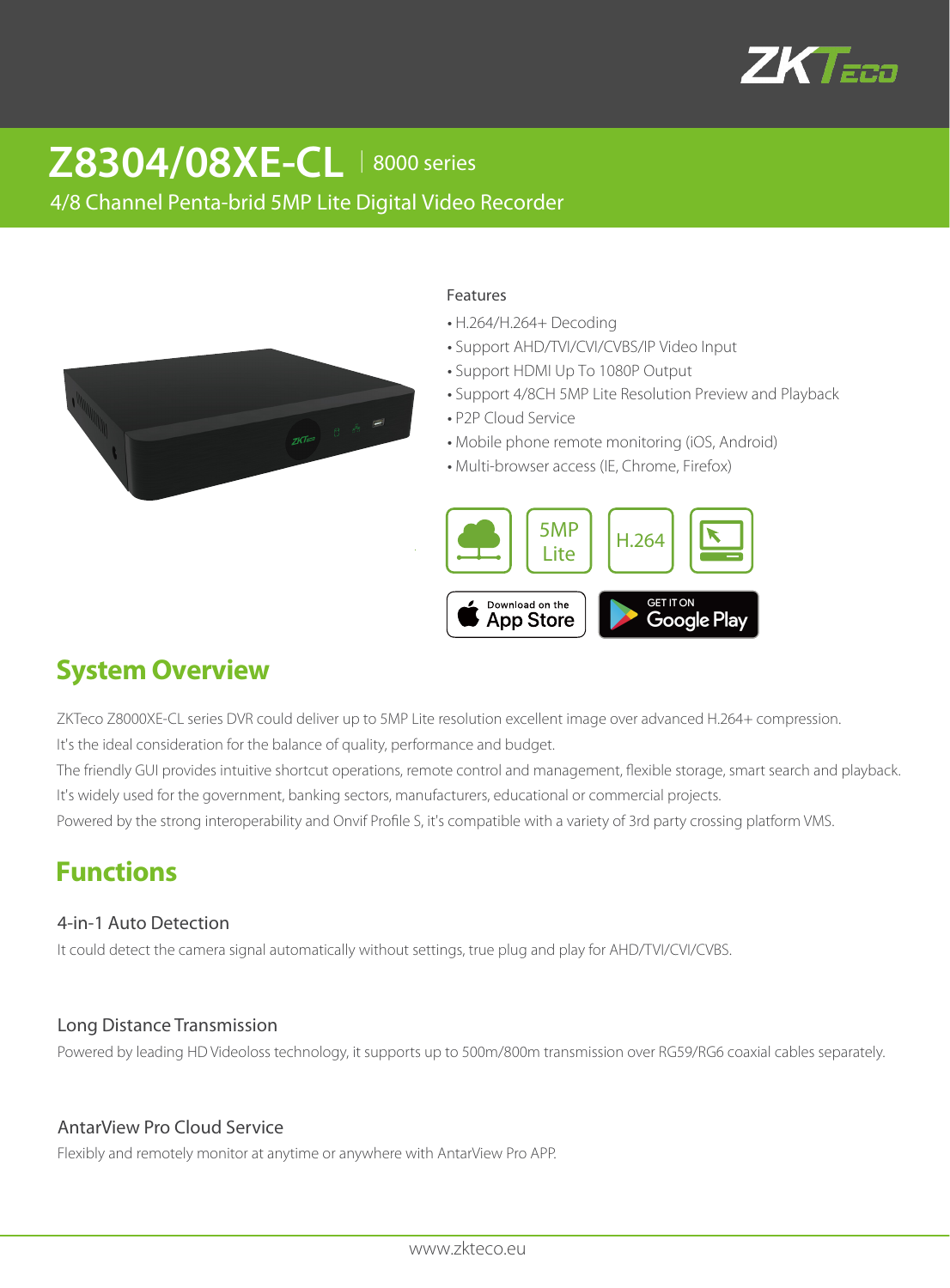# **Technical Parameters**

| Model                   | 78304XF-CL     | Z8308XE-CL                    |
|-------------------------|----------------|-------------------------------|
| System                  |                |                               |
| Processor               |                | Multi-core Embedded Processor |
| <b>Operation System</b> | Embedded Linux |                               |
| I/O port and Storage    |                |                               |
| Network Interface       |                | 1 RJ-45 port(10/100Mbps)      |
| USB                     |                | $3*USB$ 2.0                   |
| hdmi                    |                | 1*1080P HDMI                  |
|                         |                |                               |

| VGA          | $1*VGA$                                 |
|--------------|-----------------------------------------|
| Alarm Input  | N/A                                     |
| Alarm Output | N/A                                     |
| RS-485       | N/A                                     |
| HDD          | 1 SATA, up to 8TB capacity for each HDD |
| e-SATA       | N/A                                     |

### Playback and Backup

| Playback Channel  | 4                                                                                                                                         | 8                  |
|-------------------|-------------------------------------------------------------------------------------------------------------------------------------------|--------------------|
| Search Mode       | Time/Date, MD and Exact Search                                                                                                            |                    |
| Playback Function | Play, Pause, Stop, Rewind, Fast Play, Slow Play,<br>Next Camera, Previous Camera, Full Screen,<br>Shuffle, Backup Selection, Digital Zoom |                    |
| Backup Mode       |                                                                                                                                           | USB device/Network |

### Network

| Network Protocol | HTTPs, HTTP, TCP/IP, IPv4, UPnP, Onvif 2.6, RTSP, RTCP, UDP,<br>SMTP, SNMP, Multicast, IGMP, NTP, DHCP, DNS, DDNS, FTP, P2P |
|------------------|-----------------------------------------------------------------------------------------------------------------------------|
| Max. Online User |                                                                                                                             |
| Mobile App       | Antarview Pro (IOS & Android)                                                                                               |
| Interoperability | Onvif Profile S, SDK                                                                                                        |

### Audio and Video

| <b>Audio Compression</b> | G <sub>711a</sub>                           |                                             |
|--------------------------|---------------------------------------------|---------------------------------------------|
| Audio Bit Rate           | 64Kbps                                      |                                             |
| Video Input              | 4ch BNC interface<br>$(1.0Vp-p, 75 \Omega)$ | 8ch BNC interface<br>$(1.0Vp-p, 75 \Omega)$ |
| AHD Input                | 5M,4M,3M,1080P,720P                         |                                             |
| TVI Input                | 1080P, 720P                                 |                                             |
| CVI Input                | 1080P, 720P                                 |                                             |
| IP Camera Input          | Up to 8ch 2MP                               | Up to 16ch 2MP                              |
| Hybrid Mode              | 2ch(AHD/TVI/CVI/<br>$CVBS$ )+2ch(IP)        | 4ch(AHD/TVI/CVI/<br>CVBS)+4ch(IP)           |
| Two-way Talk             | 1 Channel Input, 1 Channel Output, RCA      |                                             |

### Recording

Net Weight

| Video Compression        | H.264/H.264+                                            |                                      |
|--------------------------|---------------------------------------------------------|--------------------------------------|
| <b>Record Resolution</b> | 4ch 5MP Lite@8fps/<br>4MP Lite@11fps                    | 8ch 5MP Lite@8fps/<br>4MP Lite@11fps |
| Frame Rate               | 1fps-11fps                                              |                                      |
| Incoming Bandwidth       | 32Mbps                                                  | 64Mbps                               |
| <b>Bitrate</b>           | 11Kbps-4339Kbps                                         |                                      |
| Record Mode              | Timing and alarm record,<br>Timing Record, Alarm Record |                                      |
| Power                    |                                                         |                                      |
| Power supply             | DC 12V2A                                                |                                      |
| Consumption              | <10W without HDD                                        |                                      |
| General                  |                                                         |                                      |
| Working Temperature      | $0^\circ$ C ~+55 $\circ$ C                              |                                      |
| Working Humidity         | $10 - 90%$                                              |                                      |
| Dimensions               | 233mmx254mmx42mm                                        |                                      |

0.91KG